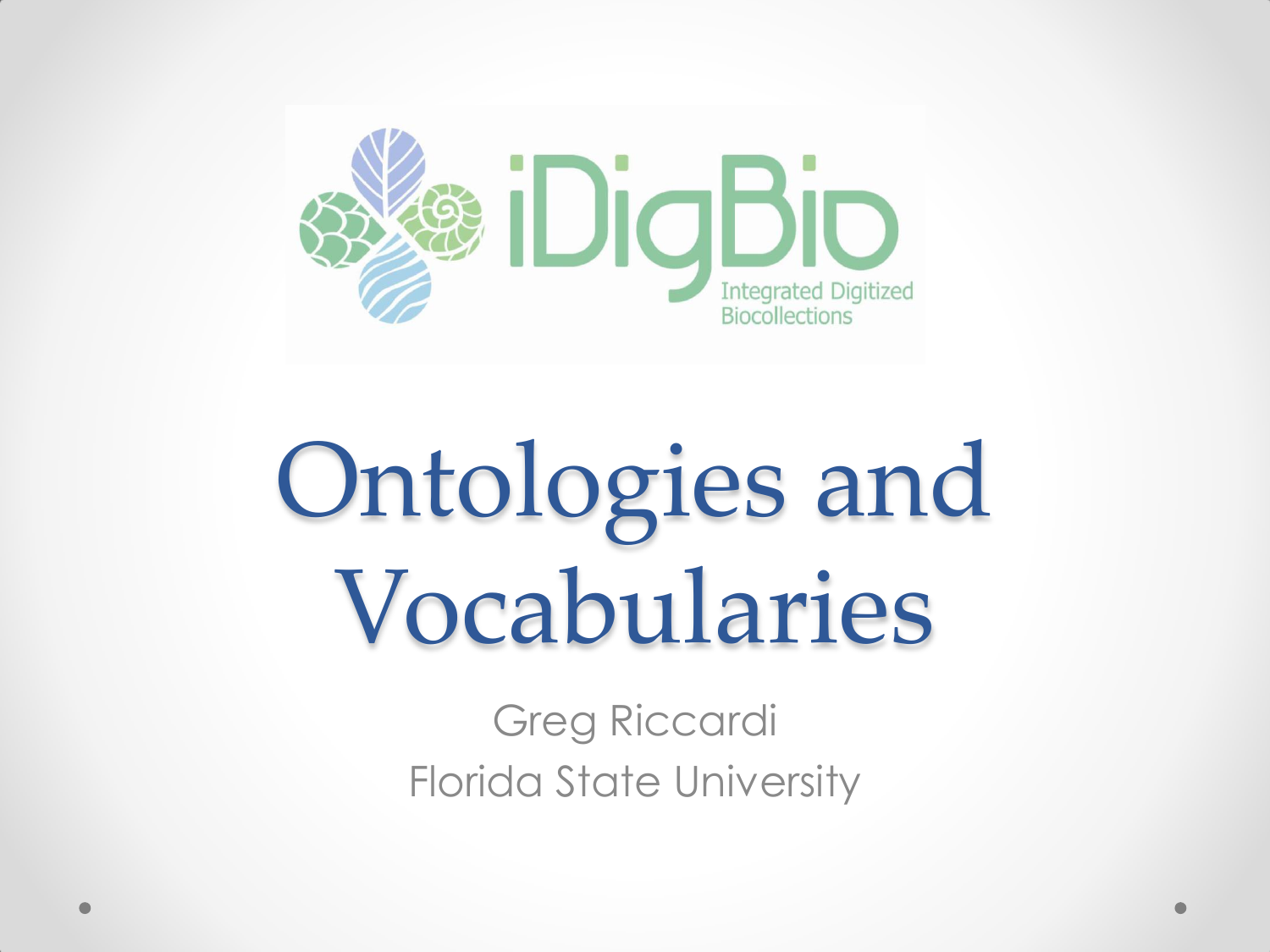### **Overview**

- Presenting information with precision
- RDF
- Basic principals of ontology
- Vocabularies for objects and properties

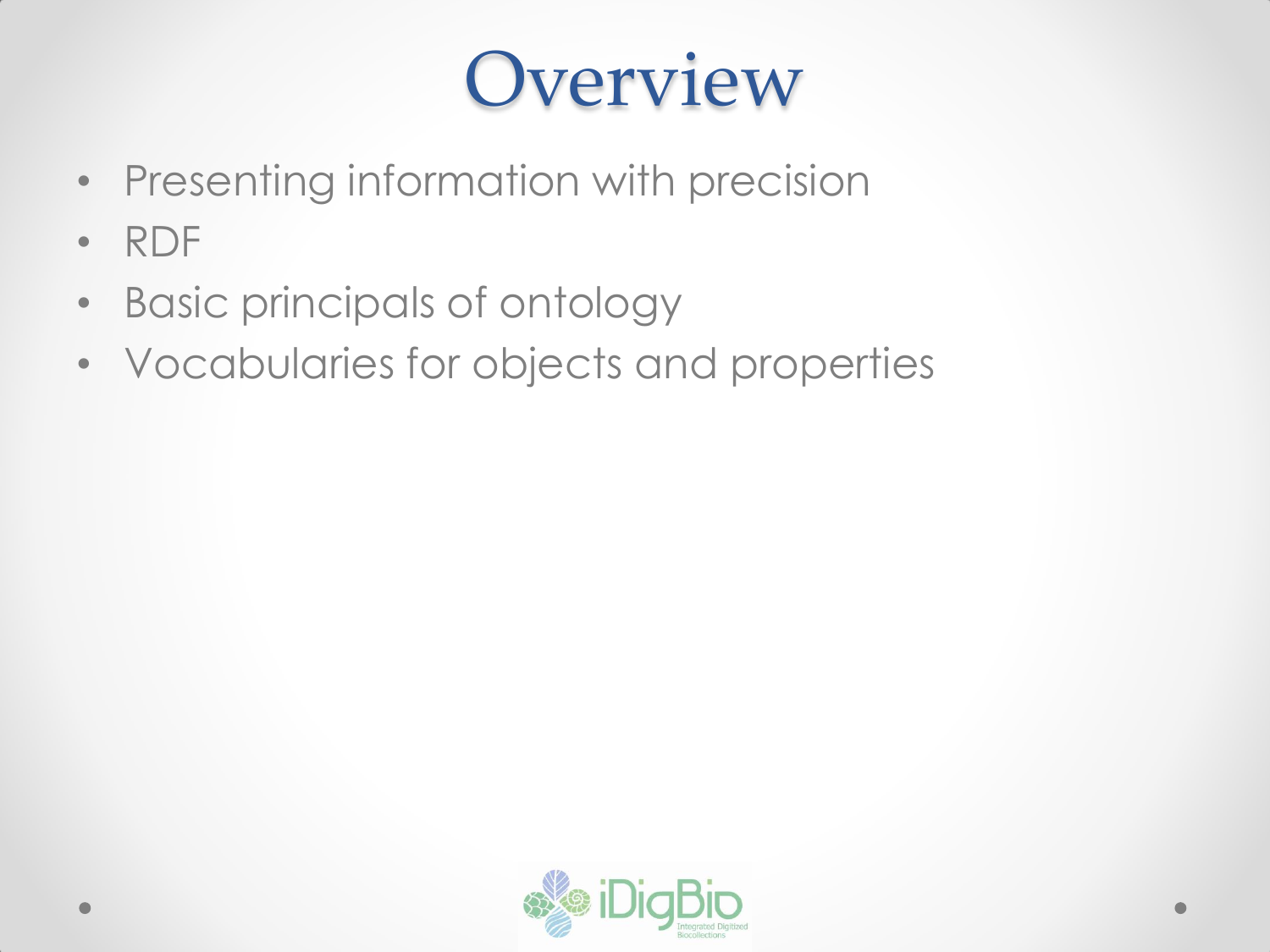#### Presenting information with precision

- We want our data to be used by others o Individuals and agents
- Being precise about metadata requires shared names for properties
	- o If we don't agree what to call things, we cannot compare them
- Being precise requires transformation tools o Eg Degrees/seconds to decimal degrees to UTF
- Being precise requires property name resolution
	- o We can call things by different names if we agree on the essence

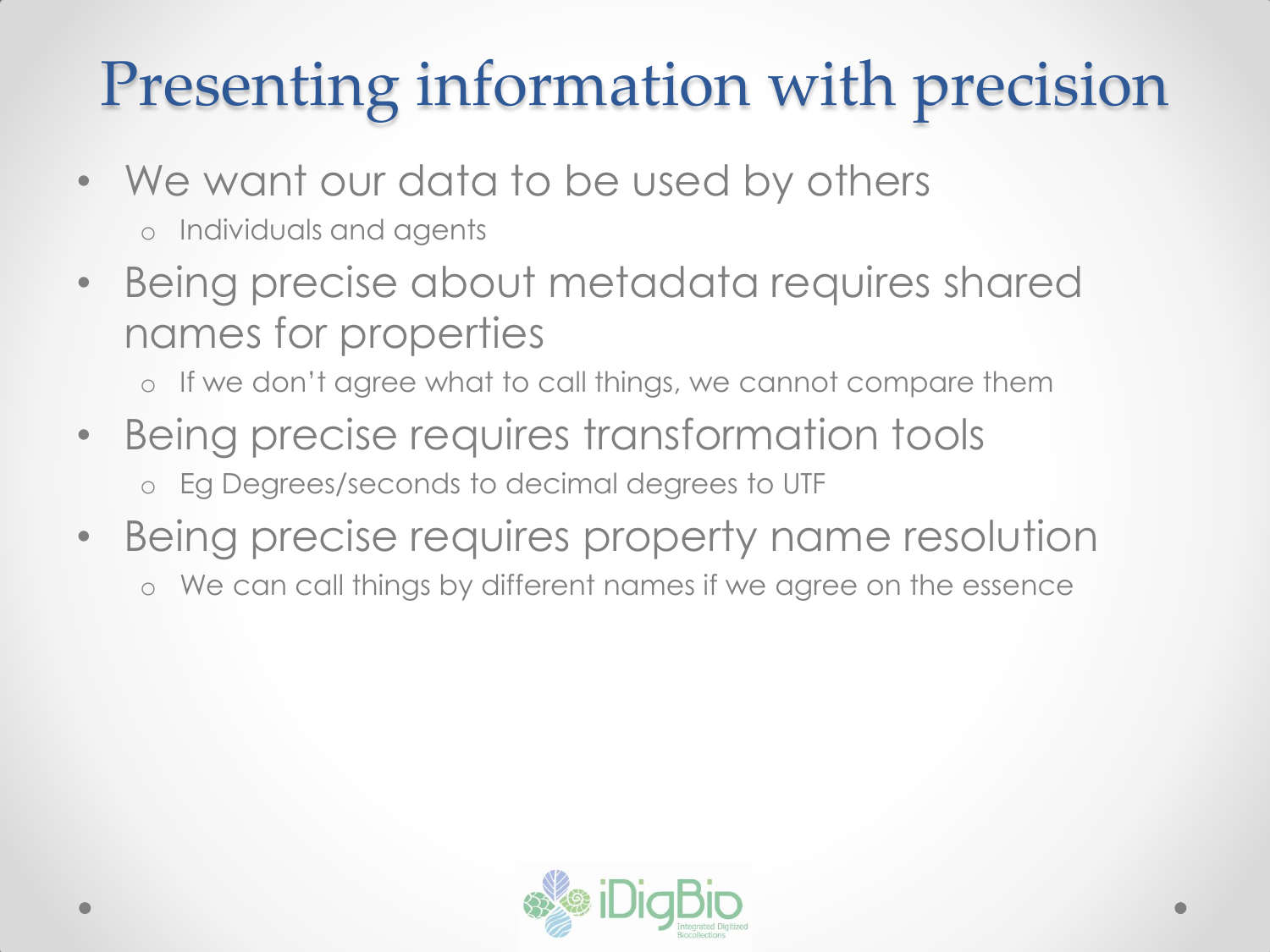## RDF

- RDF (Resource Description Framework) is a strategy for representing shared data
	- o Every object (resource) is identified
	- o Every property is identified
- RDF represents information as triples
	- o (resource, property, value)
	- o (resource, property, resource)
- Sample biodiversity triples
	- $\circ$   $\left($ ,
	- $\circ$   $\left( \right)$
- RDF enables the semantic web
	- o Common, simple structure (triples)
	- o Sharing of resources and properties
	- Standards for semantic structures

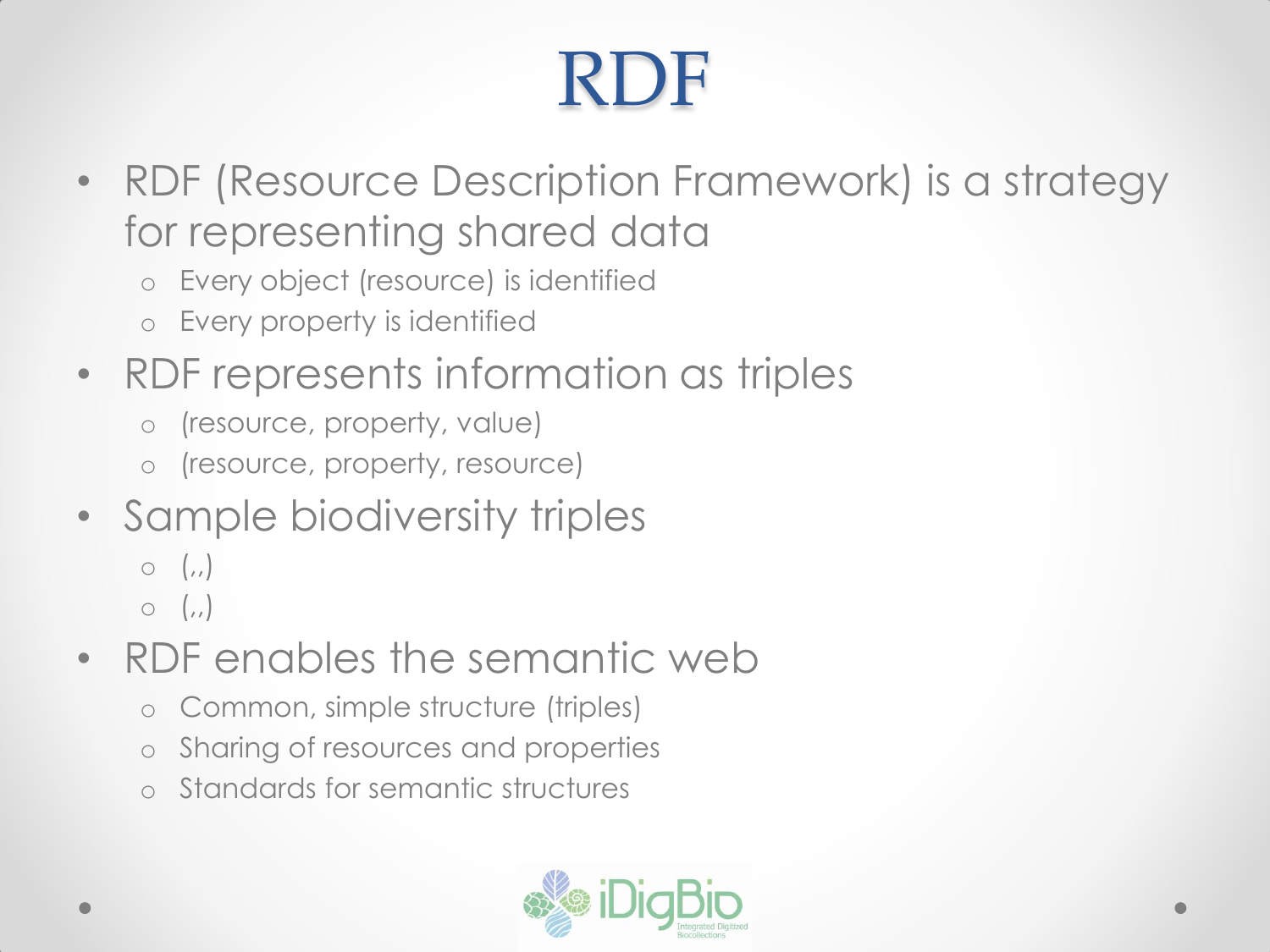## Basic principals of ontology

- An ontology is a set of concepts with names and relationships
- Inference is possible
	- o (A, owl:sameAs, B)
	- o (B, dwc:scientificName, 'quercus')
	- o Therefore (A, dwc:scientificName, 'quercus')
- Synonyms are included (as above)